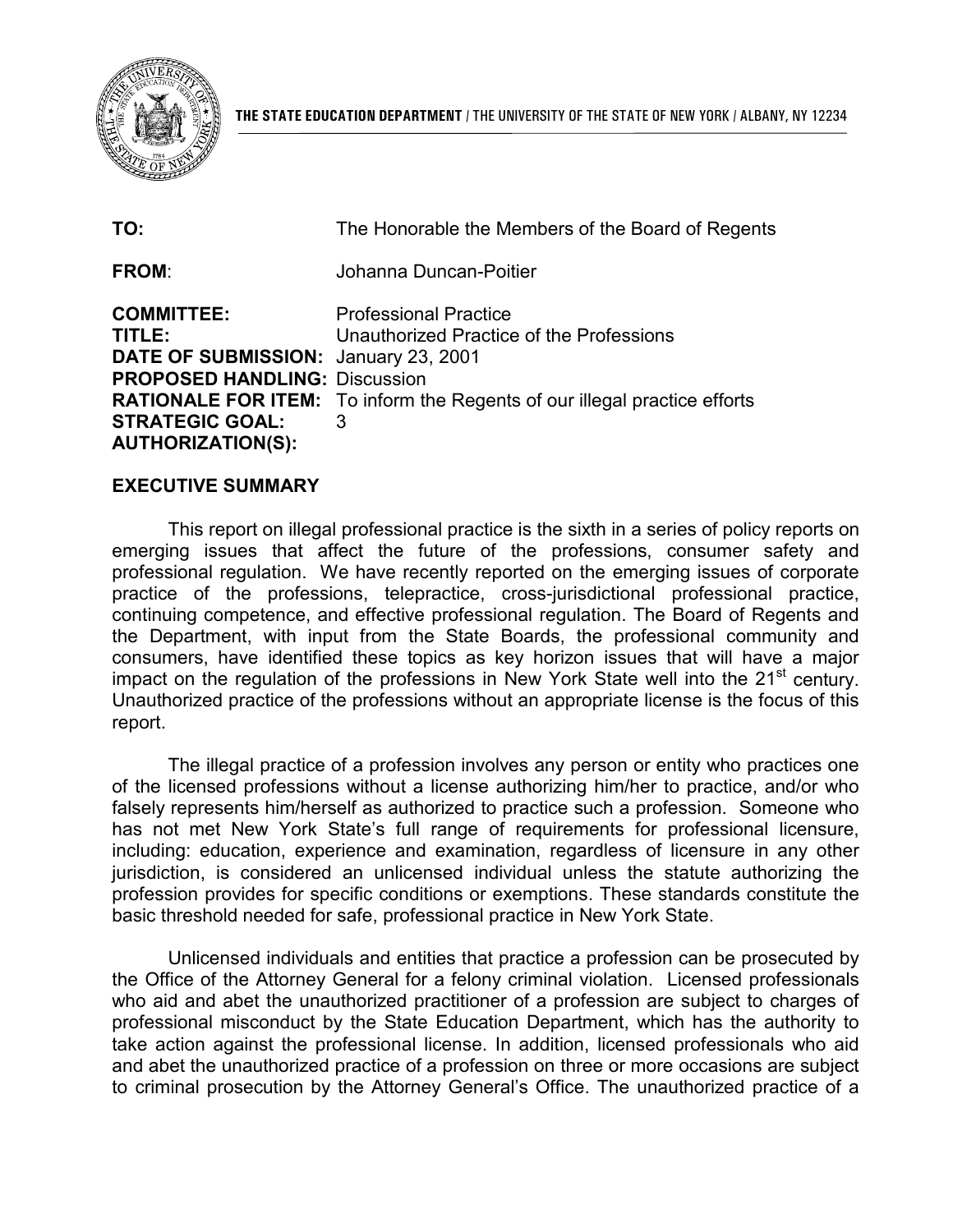profession by an unlicensed person is also distinct from professional misconduct of licensed professionals who practice beyond their professions' scope of practice.

 Ensuring that those who practice a profession are properly licensed is one of the illegal practice each year. Approximately 245, or 35%, of these illegal practice complaints most significant professional regulatory responsibilities of the Board of Regents. The Office of the Professions (OP) is statutorily responsible for investigating complaints of illegal professional practice. The Department receives, on average, 700 complaints of are substantiated after investigation.

 refers an average of 45 cases to the New York State Office of the Attorney General (OAG) To resolve these illegal practice cases, the State Education Department annually for criminal prosecution and secures approximately 200 compliance agreements. A compliance agreement is a specialized administrative cease and desist warning issued by the Education Department in which the unlicensed individual signs an affidavit, agreeing to immediately stop activities associated with practicing the profession illegally.

 together seeking a more focused joint collaboration on new illegal practice complaints. The Department's productive relationship with the New York State Attorney General is critical to a comprehensive approach to illegal practice of the licensed professions. That relationship has been strengthened, this year, because of the direct leadership role and involvement of Commissioner Richard Mills and Attorney General Eliot Spitzer who are The results of the recent collaboration between the Attorney General's Office include:

- Stronger compliance agreements used by the State Education Department. automatically forwarded to the Office of the Attorney General. Violation of these These administrative cease and desist warnings are now made public and agreements will now result in a formal referral for criminal prosecution.
- • Agreement for enhanced enforcement of the most serious cases by the Attorney General. This includes greater pursuit of upstate cases.
- Expanded preventative actions to increase the awareness among the public and the professional community of the dangers of unlicensed practice.

# **BACKGROUND**

licensed. Section 6512 of the Education Law makes it a felony<sup>1</sup> for any individual or entity to practice a profession without a license. Additionally, Section 6513 of the Education Law provides that the unauthorized use of a professional title is a misdemeanor. Sections The Board of Regents oversees a comprehensive professional regulatory system to ensure public access to safe and competent professional services. To protect the integrity of that system, the laws prohibit the practice of a profession by anyone who is not 6514 and 6515 of the Education Law provide that the Attorney General shall prosecute all violations or seek an order from the Supreme Court ordering the discontinuance of the

<sup>1</sup>  $1$  The felony is a Class E-Felony, which is the least serious felony. However, felony violations are much more serious than any misdemeanor violation.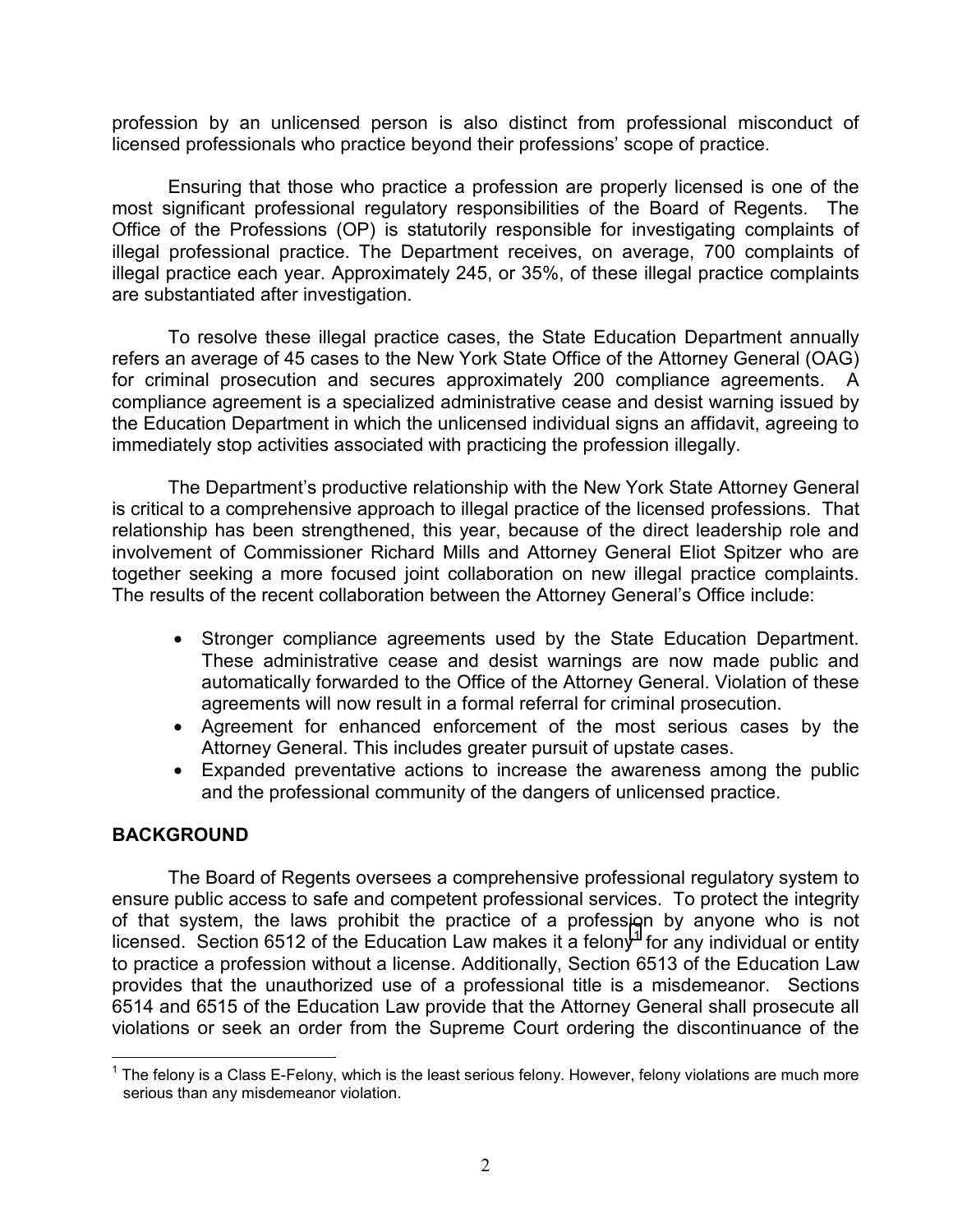conduct. Representing oneself as a licensed professional without a valid New York State professional license or the qualifications authorized as an exemption in statute, is misleading and potentially dangerous as well as illegal. Such representation is termed "holding oneself out."

 Practicing a profession beyond a licensed professional's scope of practice is not generally There is a distinction between illegal professional practice by a person who is not licensed and a licensed professional who practices beyond the scope of a profession. a crime (although it could be), but rather is professional misconduct; for example, a licensed veterinary technician performing minor surgery on an animal or a licensed practical nurse administering a chemotherapy agent. A licensee may, however, also engage in the illegal practice of another profession. For example, a social worker who prescribes and dispenses medication or performs a spinal manipulation.

 including staff-initiated investigations, reviews of newspaper advertising, consumer The State Education Department investigates every report of illegal practice. Since January 1997, the Office of the Professions has opened more than 2,700 illegal practice cases. These illegal practice cases come to the Department through a variety of means, complaints, and complaints from professional societies. More than one-third of these complaints are founded.

 prevention of illegal practice, the professional disciplinary system is primarily aimed at While significant time, attention, and resources are devoted to the investigation and professional misconduct of the licensed professionals. In the year 2000, we received over 8,200 professional misconduct complaints (a significant increase of 2,500 cases more than four years ago). The State Education Department has streamlined this system to achieve swifter justice for the licensed professionals while protecting the public. At the same time, the State Education Department has placed an increased emphasis on collaboration with the Attorney General's Office on illegal practice.

 credentials; an unlicensed individual who was conducting physical examinations on patients in an apartment; a number of unlicensed individuals who practiced dentistry; and Over the last four years, 202 of the most serious cases were referred to the Attorney General for criminal prosecution. Historically, the most serious illegal practice cases have included actual, rather than potential, patient harm. Examples of recent cases that led to successful criminal prosecution include: a physician who continued to practice as an anesthesiologist after her license had been suspended by the Department of Health; an individual who tried to use fraudulent credentials to gain employment as a nurse and was admitted to the medical licensing examination using fraudulent nursing and medical a pharmacy employee who dispensed prescription medication without being licensed.

Over 800 of the substantiated cases were resolved by the State Education Department with specialized administrative cease and desist warnings called compliance agreements. These administratively secured agreements, which address less serious conduct, are used by the Department to support the Attorney General's responsibility for the criminal prosecution of complaints. Department investigators seek to have the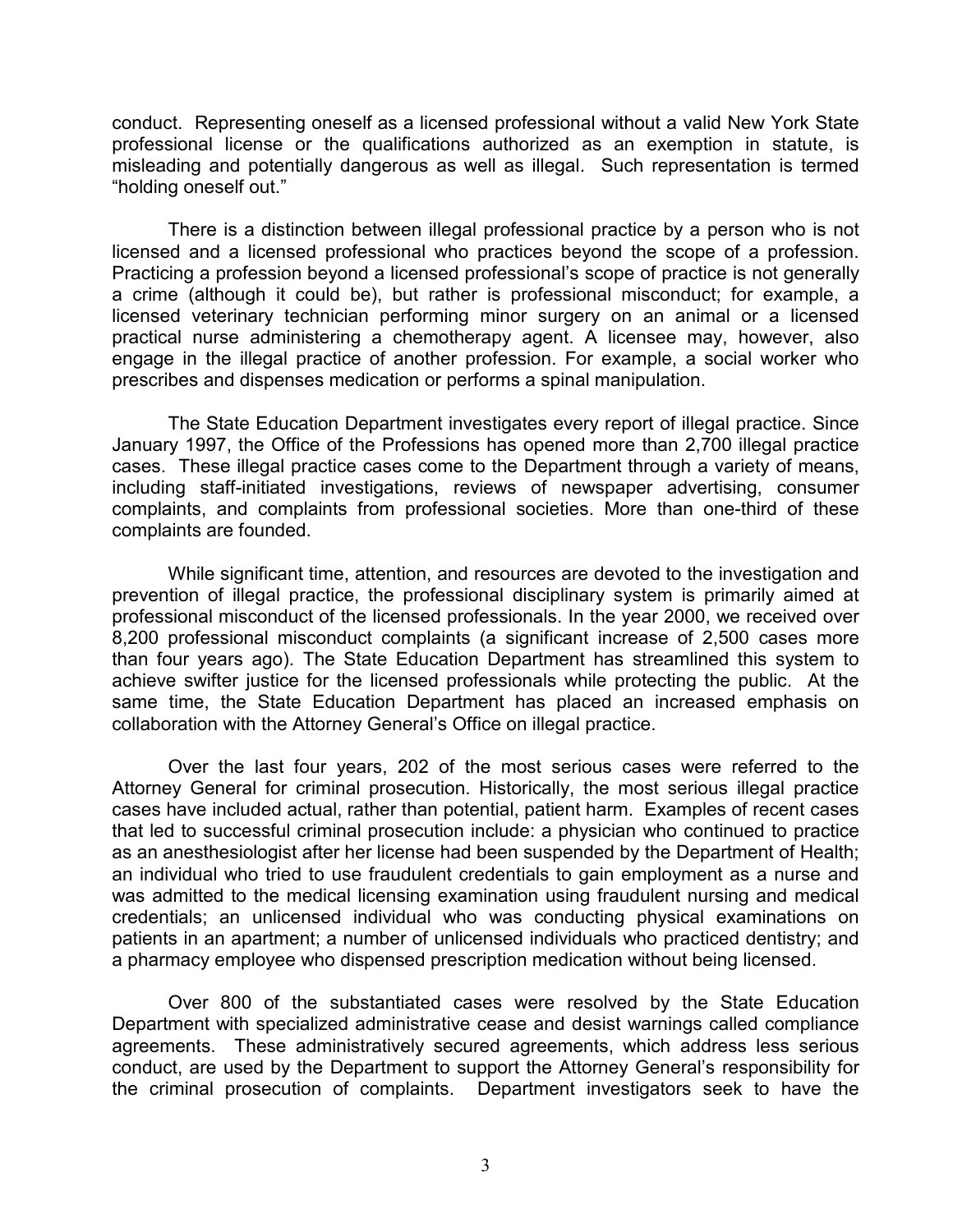individual subject of the complaint sign a compliance agreement that describes the conduct and contains a commitment not to repeat that misconduct. Those who enter into compliance agreements and violate the conditions are subject to prosecution by the Attorney General. As a result of our latest collaboration with the Attorney General's Office, the compliance agreement also informs the subject that the agreement will be forwarded to the Attorney General and will be made public. A copy of a compliance agreement is attached to this report.

| <b>Illegal Practice Actions From 1997 through 2000</b>         |       |  |
|----------------------------------------------------------------|-------|--|
| <b>Total Cases Opened by SED</b>                               | 2,787 |  |
| Compliance Agreements Secured by SED                           | 848   |  |
| Serious Cases Referred to OAG for Criminal Prosecution         | 202   |  |
| Number of Cases Unsubstantiated or Inappropriate for OP Action | 1,737 |  |

 metropolitan area in the professions of Medicine, Registered Professional Nursing, Massage Therapy, Pharmacy, and Dentistry. These five professions account for 52% of In the past, illegal practice has most frequently occurred in the New York City the investigations conducted since 1997. Trend data indicate that a wider geographic spread may be found in the future.

> **Three-Year Profile of Individuals Practicing or Advertising as a Professional without a License Investigations Conducted January 1997-December 2000**



Most illegal practice cases involve impostors actually practicing the professions in private office settings. Often, but not always, they are people whose licenses were once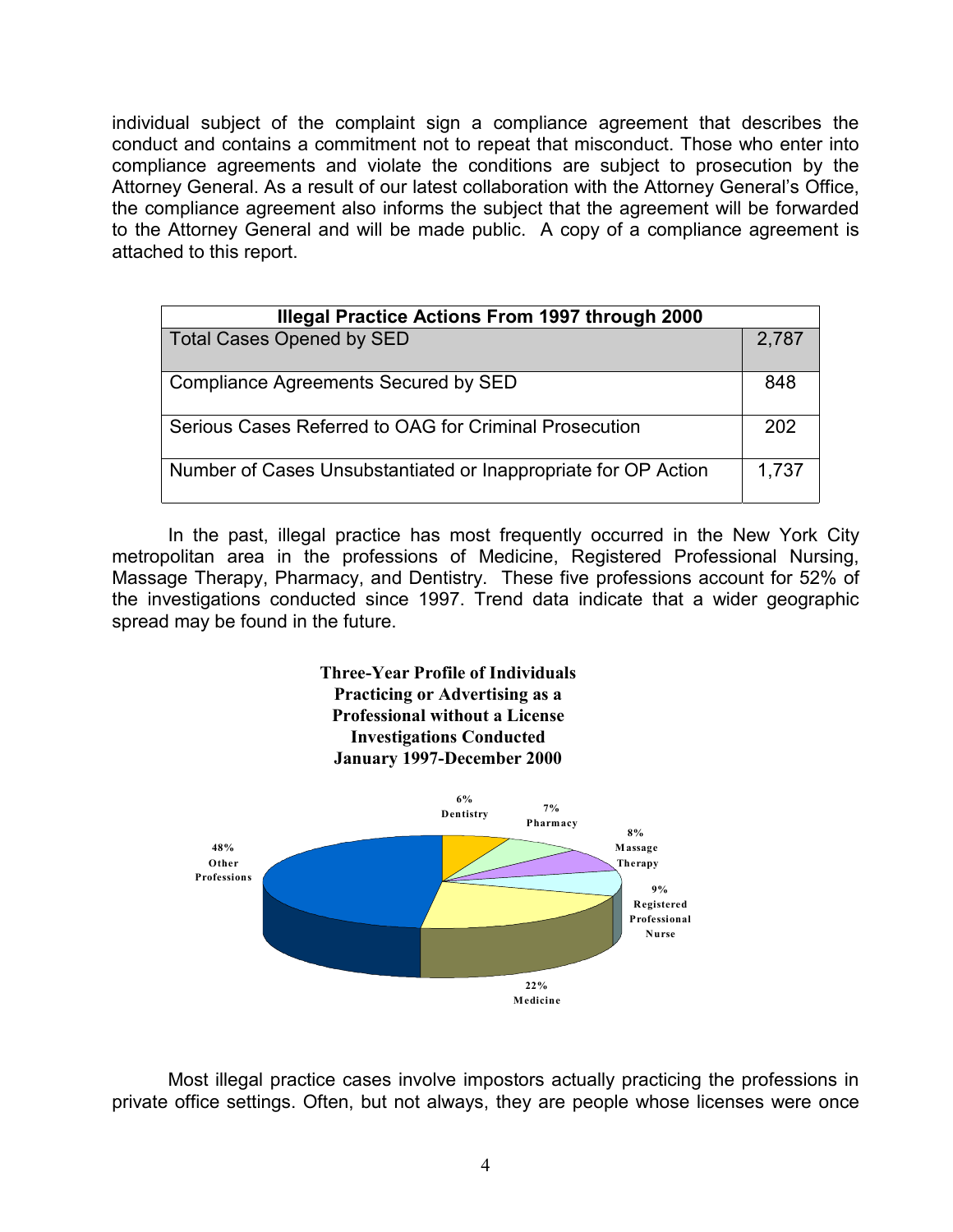licensure exams. There is, however, a growing trend involving the use of unlicensed as hospitals and health care clinics. This practice has expanded as institutions are downsizing in response to pressures to reduce costs. The use of unlicensed assistive personnel to provide professional services is illegal unless specific statute permits it. and actions by other agencies such as the Department of Health, the Office of Mental impact of Class E-felonies relative to more serious felonies such as homicides or forcible robberies. The Education Department is working with the Attorney General, the above listed State agencies, and the New York State Legislature to clarify the range of revoked in New York or elsewhere or who studied the professions but never passed the assistive personnel to provide licensed professional services in institutional settings, such Prosecution of such illegal conduct is complex because it often involves interpretations Retardation and Developmental Disabilities, and the Office of Mental Health. Prosecution of the results of any investigation depends on the Attorney General's determination that the conduct fits their criteria for prosecution as a criminal violation. Such determinations are influenced by factors such as available resources and court assessments of the permissible services offered by unlicensed assistive personnel and to achieve a solution to this problem.

## **EDUCATION DEPARTMENT AND ATTORNEY GENERAL PARTNERSHIP RESULTS**

 strengthened its partnership with the New York State Office of the Attorney General to combat the illegal practice of the professions. In January 2000, Commissioner Mills and Attorney General Spitzer met and agreed to enhance collaboration and strengthen enforcement to curb illegal professional practice in New York State. Those meetings addressing that danger. Ongoing meetings between staff of both agencies have identified serious complaints that are referred for criminal prosecution. At the October 2000 Mills to announce a three-pronged approach to reduce illegal professional practice. This The Education Department, with the direct involvement of Commissioner Mills, has resulted in both agencies agreeing that a high priority must be placed on this issue given the danger to the public and the need to develop mutually acceptable, practical options for new options for action and cooperation to enhance public protection and awareness. Our joint efforts have resulted in a renewed interest and greater commitment to address the Regents Conference on the Professions, Attorney General Spitzer joined Commissioner approach includes:

- • **enhancement of voluntary compliance agreements** used by the State Education Department which are **now public information** and shared with the Attorney General's Office, as of October 2000
- agreement for enhanced **enforcement** by the Attorney General's Office
- • **increased public awareness** activities to prevent instances of illegal practice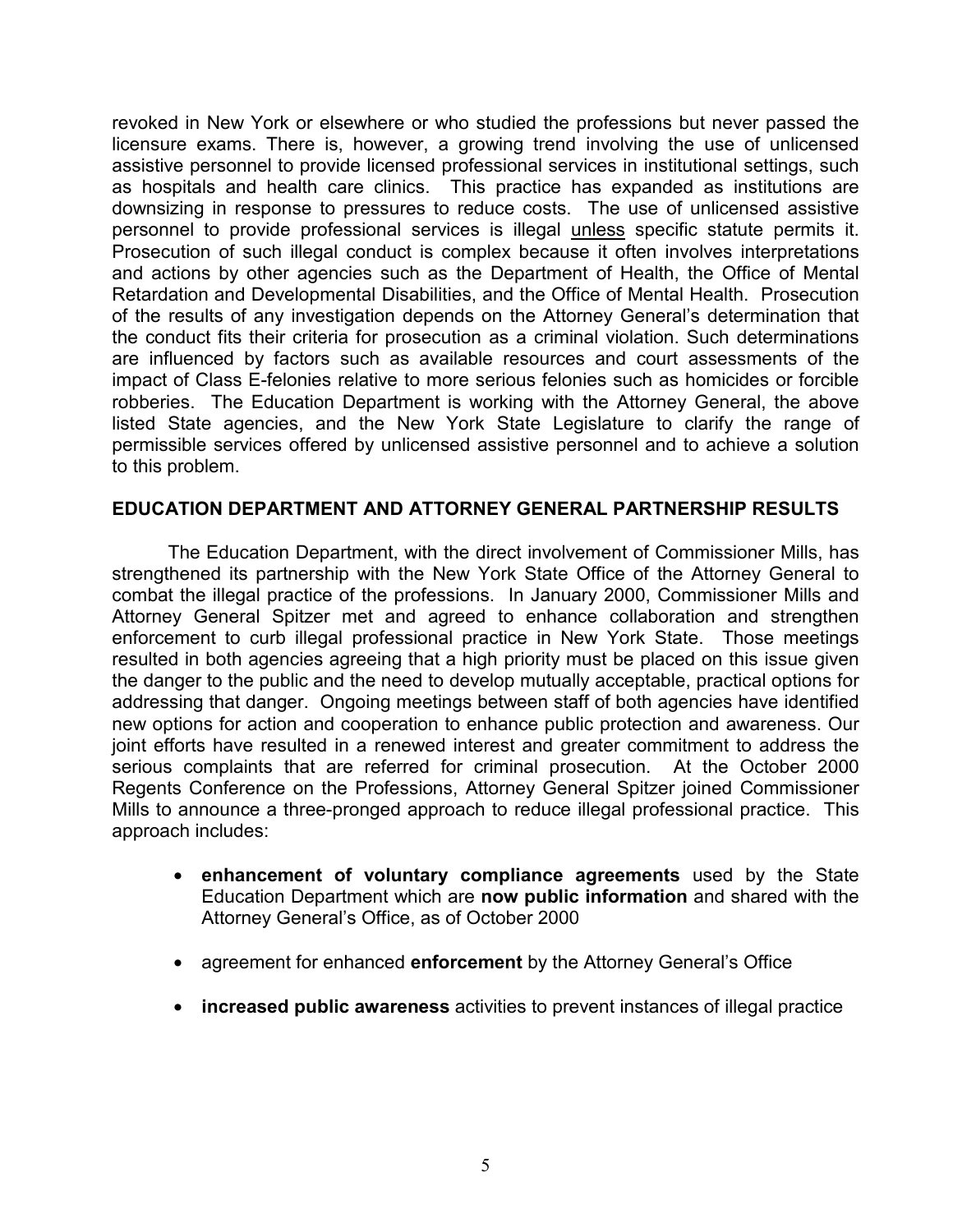## **Enhanced Compliance Agreements**

 Office for criminal prosecution. This enhances our administrative effectiveness with respect to illegal practice. Compliance agreements are used when an investigation uncovers conduct that may be illegal but is not in the category of the most serious cases The Department has revised and strengthened its compliance agreement to reflect both the new step of sharing the agreement with the Attorney General and to emphasize that a violation of the agreement will result in a formal referral to the Attorney General's that the Attorney General's Office has identified as appropriate for criminal prosecution.

Since October 2000, copies of all compliance agreements and summaries of the complaints are now forwarded to the Attorney General's Office for possible criminal penalties. Restraining orders and criminal prosecution will be pursued by the Attorney General upon subsequent violations by the individual. This helps guarantee the effectiveness of administrative compliance.

 We have continuously sought ways to make information regarding illegal between the State Education Department and the Office of the Attorney General, we have information will also be part of the discipline data that are contained in the Board of enhance the deterrent effect of the compliance agreement by increasing awareness practitioners public as an important deterrent. As a result of our latest collaborative efforts achieved that goal. Our efforts to address illegal practice activities after October 2000 are now available to the public. As of March 15, 2001, reports of compliance agreements will appear on the OP website, providing information such as: the date of the compliance agreement, the individual's name, and the profession being practiced illegally. The Regents press release after each Regents meeting. These steps will substantially among the public and the professional community of identified activities.

### **Increased Enforcement by the Attorney General's Office**

 We have pursued all complaints involving the actual practice of a profession, authorization, and cases involving major insurance or Medicaid fraud. While most illegal patient/client harm or potential patient/client harm, complaints of individuals "holding themselves out" as licensed professionals or using professional titles without practice occurs in New York City, data show an increasing number of instances in other areas of the State. As a result, the Attorney General's Office will pursue more illegal practice cases for prosecution from their upstate office.

 A comprehensive tracking system has been established to monitor all referrals to the Attorney General's Office and their outcomes. The leadership of the Attorney General's Office is meeting with us on a routine basis to identify the most serious investigation for potential referrals for criminal prosecution. These new important complaints of illegal practice for quick action. Many cases that were previously handled administratively through our compliance agreement may now be considered by the Attorney General's Office for possible criminal prosecution. The Attorney General's Criminal Prosecution Bureau will review these complaints in the early stages of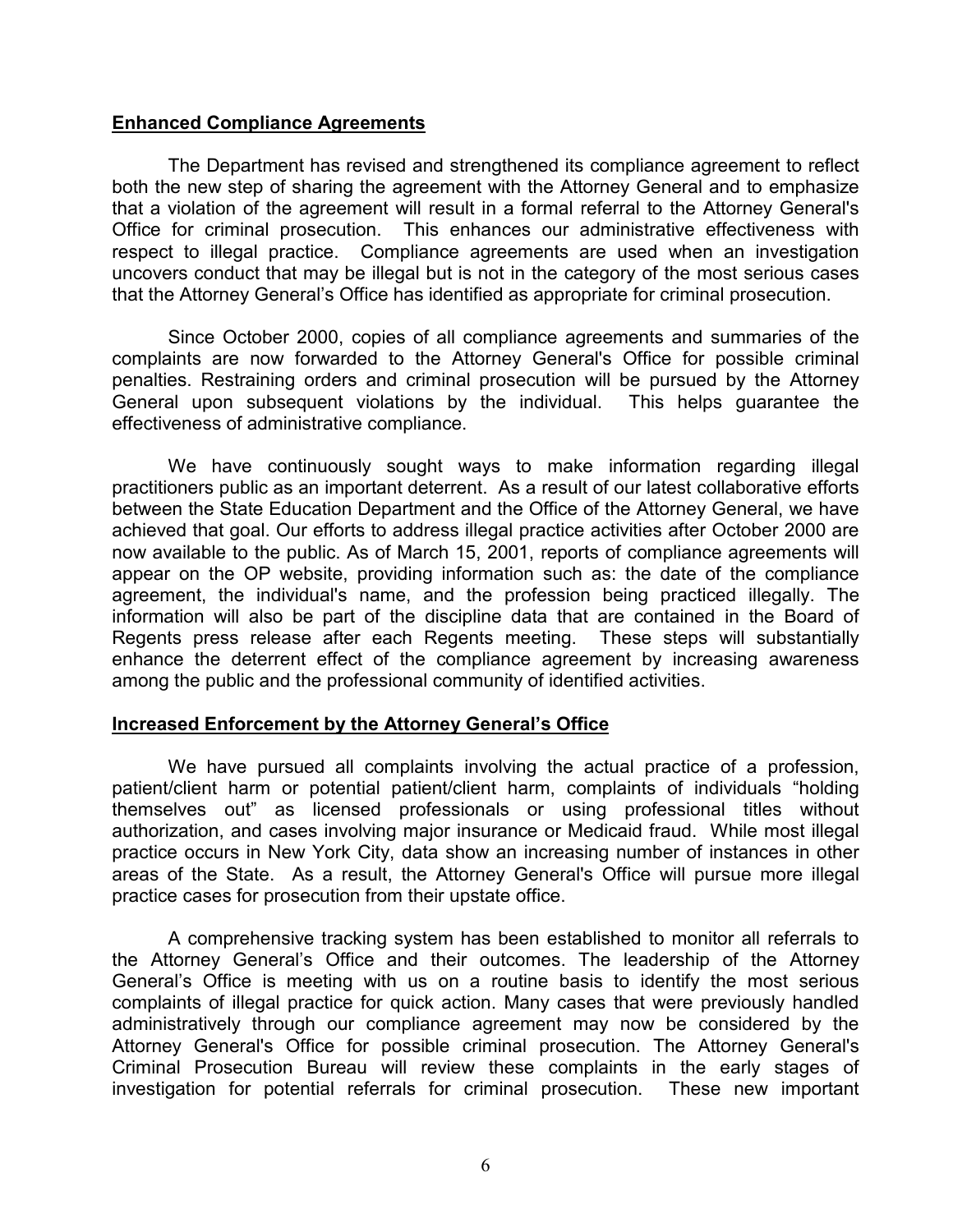initiatives will aid in keeping the public well informed and in expediting the prosecution of serious cases.

### **Increased Public Awareness/Prevention**

 associations/societies, to address concerns of illegal professional practice to assist the information about the licensure status of professionals whose services they may seek. In Professions' website, which is available 24 hours a day, 7 days a week. Nearly 6 million license verifications were completed from inception through December 2000. This is a We have taken additional steps, in concert with our State professional boards and Regents in fulfilling their mission of protecting the public, informing the public of the importance of receiving professional services from licensed professionals, and providing them with tools to make those determinations. We provide the public with extensive January of 1997, we began providing professional license information on the Office of the clear indication that our Internet services are being extensively used.



 brochures on the 38 professions in four languages, including Chinese, English, Haitian- Creole, and Spanish, to more than 700 public libraries, professional associations, public the professional must have, as well as how to verify a license and report professional Over the last three years, we have released thousands of plain-language consumer housing authorities, consumer and community groups, and consumer protection agencies. Each brochure provides useful information about who must be licensed to perform professional services, what services are offered by the profession, and what credentials misconduct and unlicensed practice.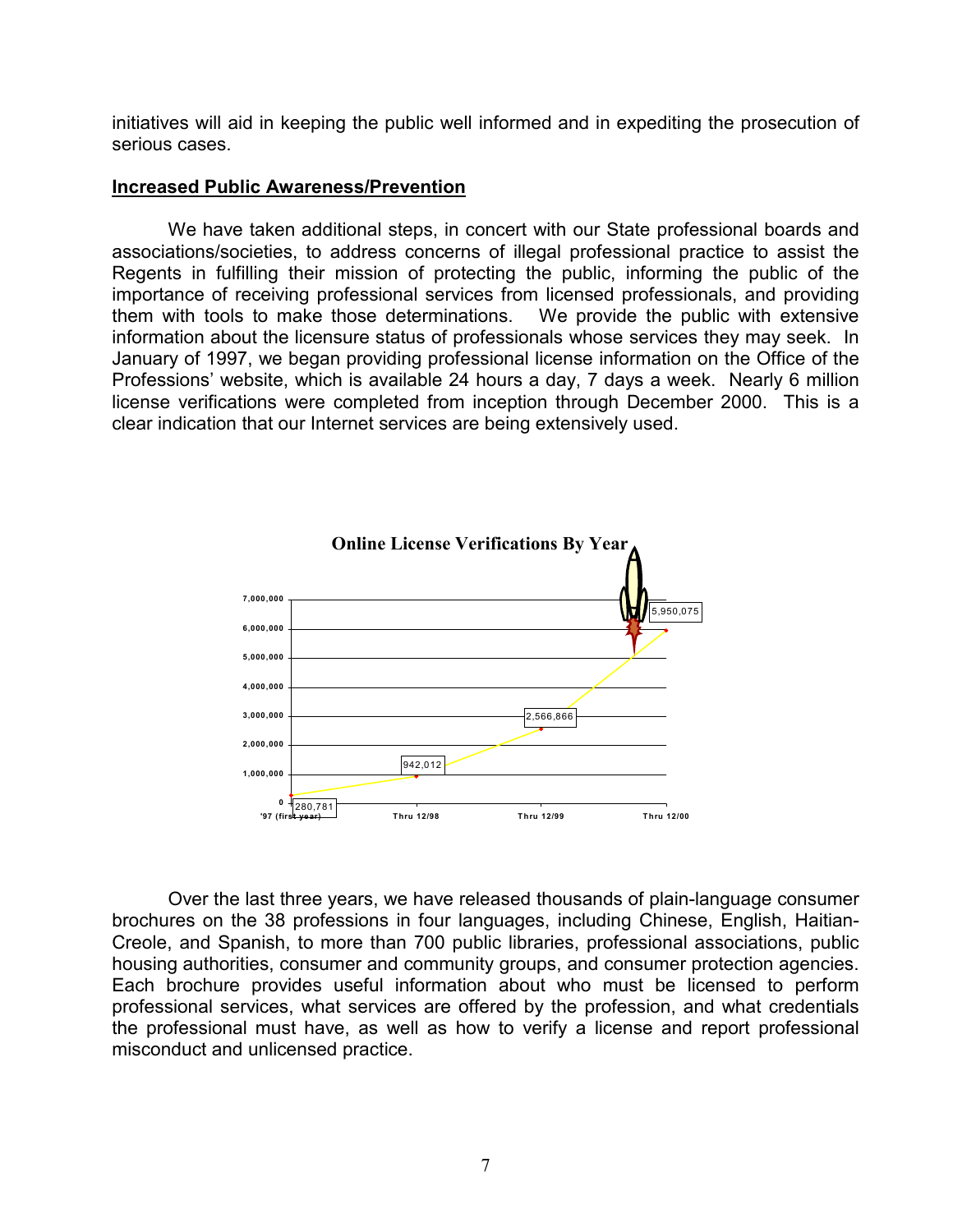before listings of most professionals in its Yellow Pages. This is crucial to help the public Additional informational materials and outreach activities include the development of "A Consumer's Bill of Rights" and public speaking engagements, as well as a recent partnership with Verizon (formerly Bell Atlantic) to place public service announcements understand the importance of seeking professional services from only licensed professionals.



# **PAST LEGISLATION TO MODIFY GOVERNANCE**

 suggested modifications to the provisions for the criminal and civil prosecution of illegal upon the Education Department concurrent authority with the Attorney General's Office for order to cease and desist, combined with fines up to \$5,000 per incident. Key legislative committees and professional associations/societies have previously practice currently contained in Education Law. Proposals have ranged from conferring criminal and civil prosecution to enabling the Department to develop a full adjudicatory process that would involve hearings within the Department that could result in issuing an

 Department to civilly prosecute licensed professionals for any aiding and abetting of the of licensees who aid and abet three or more unlicensed persons in the unauthorized Legislation to expand the Department's jurisdiction for prosecution of illegal practice was vetoed in 1996. Subsequent legislative proposals would have enabled the unlicensed practice of a profession. Currently, the law only allows the criminal prosecution practice of a profession. Additionally, a finding of professional misconduct against a licensee for aiding and abetting now requires showing that the unlicensed individuals have been convicted of the criminal charge of unlicensed practice.